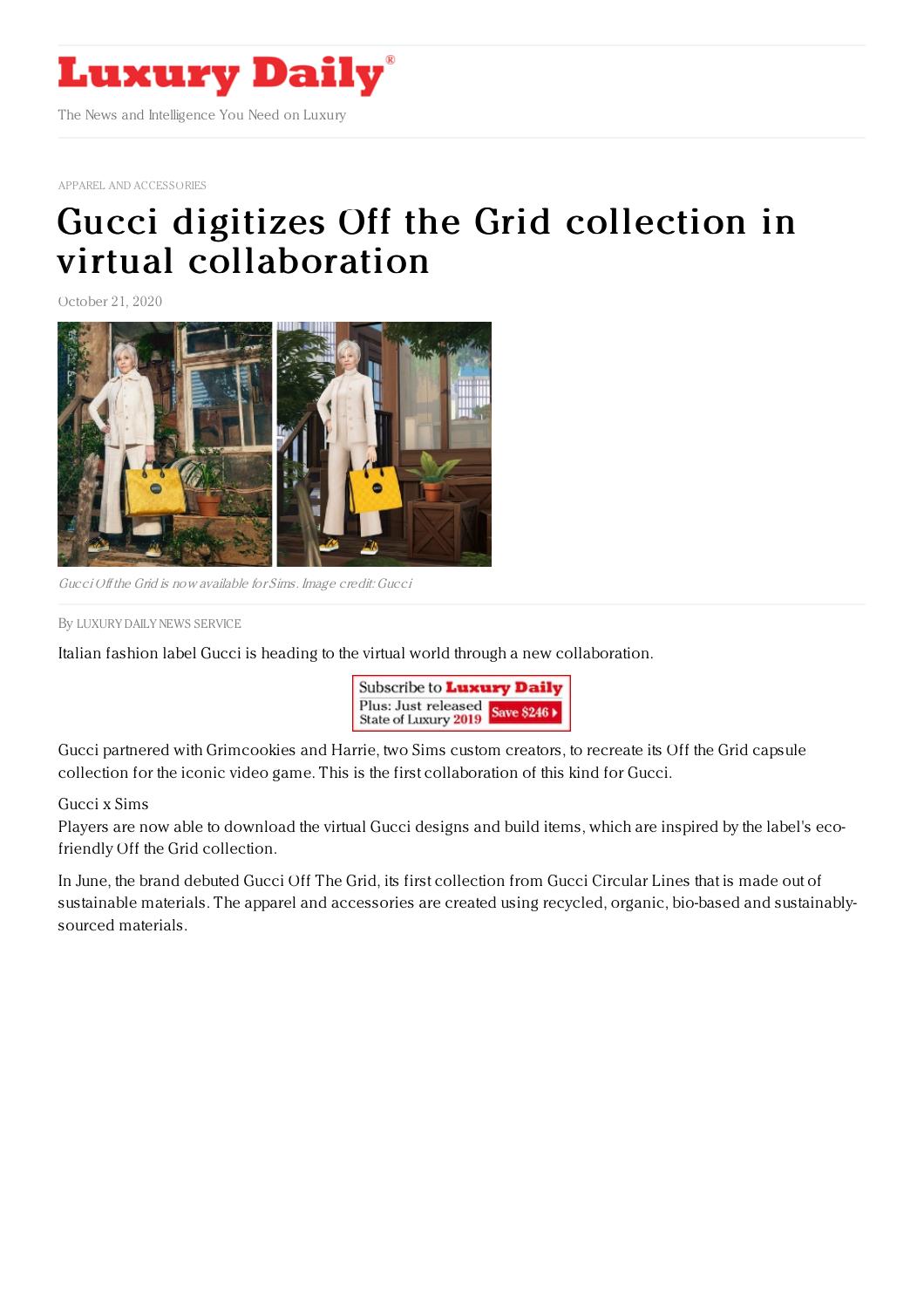

The digitized Off the Grid collection. Image credit: Grimcookies

The Off the Grid campaign starred actress Jane Fonda, rapper Lil Nas X and other luminaries weaving through a treehouse and green area smack in the middle of a concrete jungle (see [story](https://www.luxurydaily.com/gucci-debuts-campaign-with-jane-fonda-for-first-sustainable-line-of-merchandise/)).

For the life simulation game Sims, London-based designer Harrie recreated the Off the Grid treehouse, while Grimcookies digitized Gucci hats, sneakers and other decorative items. Grimcookies also recreated some shots from the campaign, including a Sims-version of Ms. Fonda.

Echoing the collection's sustainability aspect, players who download the items will receive a positive environment score, mood boost and even a boost to their green eco footprint.



The Off the Grid treehouse for Sims. Image credit: Harrie

Social video games have found a resurgence during lockdowns this year, and Sims has been an inspiration for other luxury brands in the past.